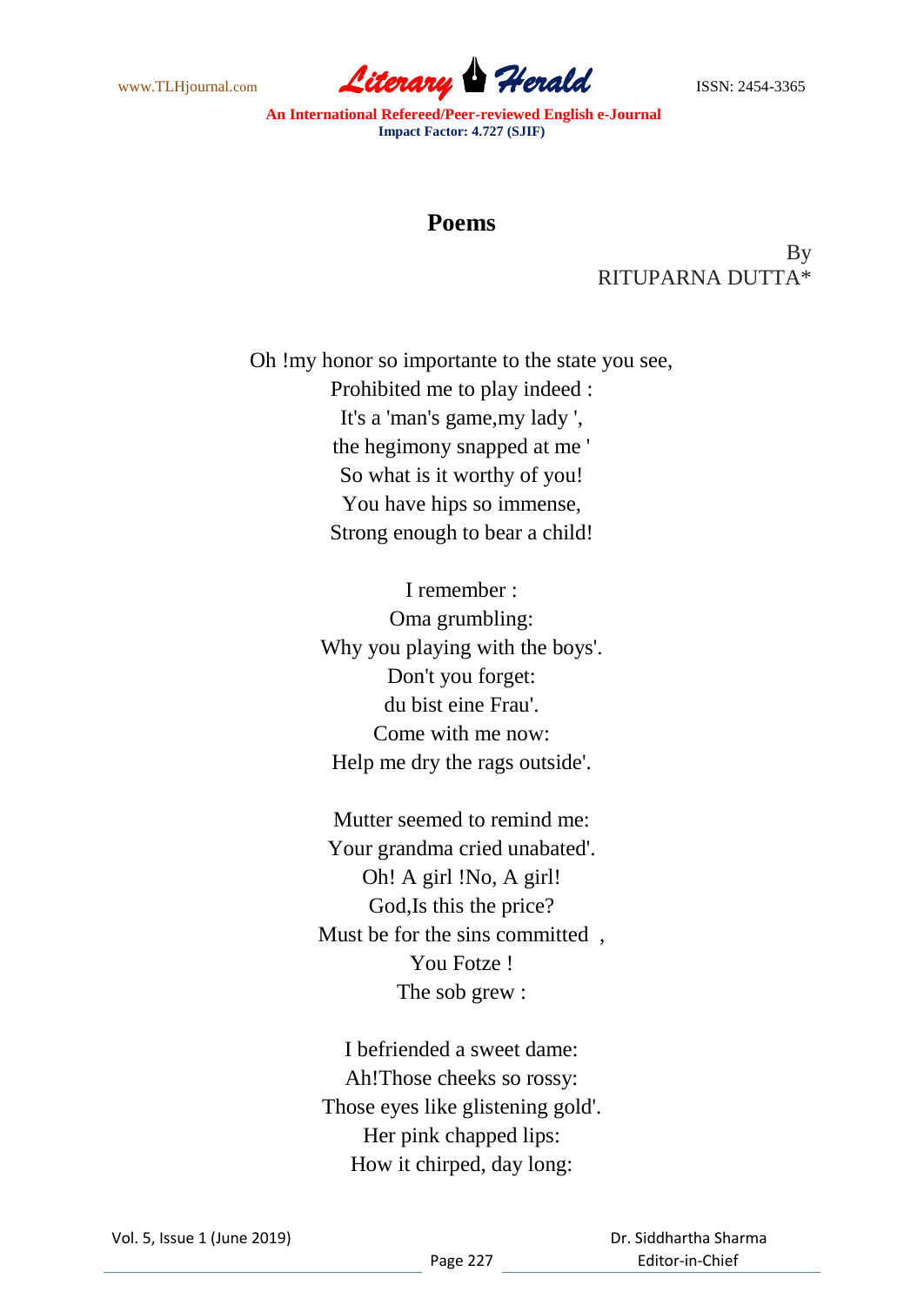www.TLHjournal.com **Literary Herald Herald ISSN: 2454-3365** 

I loved her so much!

It's been a long time I saw her'. The last time I meet : Her fair skin turned pale'. She told me: 'I don't know : How would we meet again'. I am going to Arbeitsdorf. Vater is coming with me too'. And this is how: Our love ended'.

Now I am yoked to this man: He was sweet before: Until I gave birth to her'. He beats me with a stick. All he cries unabated: Oh! A girl !No, A girl! God,Is this the price? Must be for the sins committed , You Fotze ! The sob grew:

And now I know: Oh !my honor so importante to the state you see'.

## xxxxxxxxxxxxxxxxxxxxxxx

 Dr. Siddhartha Sharma Editor-in-Chief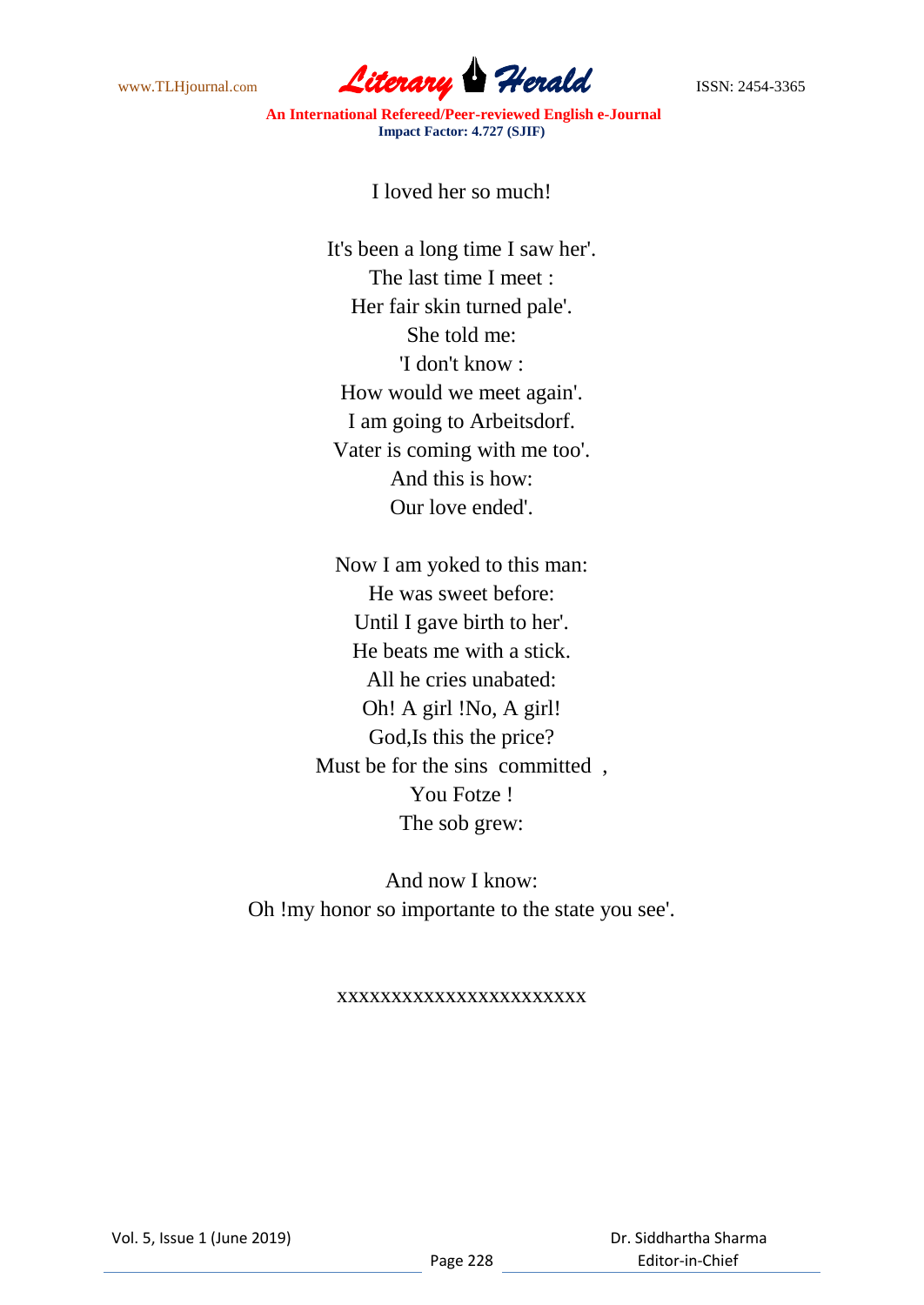www.TLHjournal.com **Literary Herald Herald** ISSN: 2454-3365

I haven't thought much for so long. How you used to say: "I am too busy to be free". That navy blue sweater-It touched my skin. No! It touched my senses-And how!that odour gives me a rush. .Maybe my love - Wasn't it good enough for you? Surely negotiated with my worth.

Oh! Why am I so tired to be thy mistress'. Did I ask for much? Only a happy home! How I see you sitting on the wooden chair, Watching pleasantly: The children laughing'. Running in the meadows: I am cooking steaks for you '. Oh how my imagination runs wild sometimes!

Aye!do you remember how we used to slip away, To the other side of your balcony. Under the beautious moon, When you cluched me, Unto your glistening chest. Ah! How do i forget that feeling'. Oh! Why do I remember that embrace'. But I never understood: Why you could not behold that gaze for long: Did my passion scare you? Or did the sinful started to eat thy spirit'.

> And now I stand, Under the same golf ball, Flashing my lighter:

 Dr. Siddhartha Sharma Editor-in-Chief